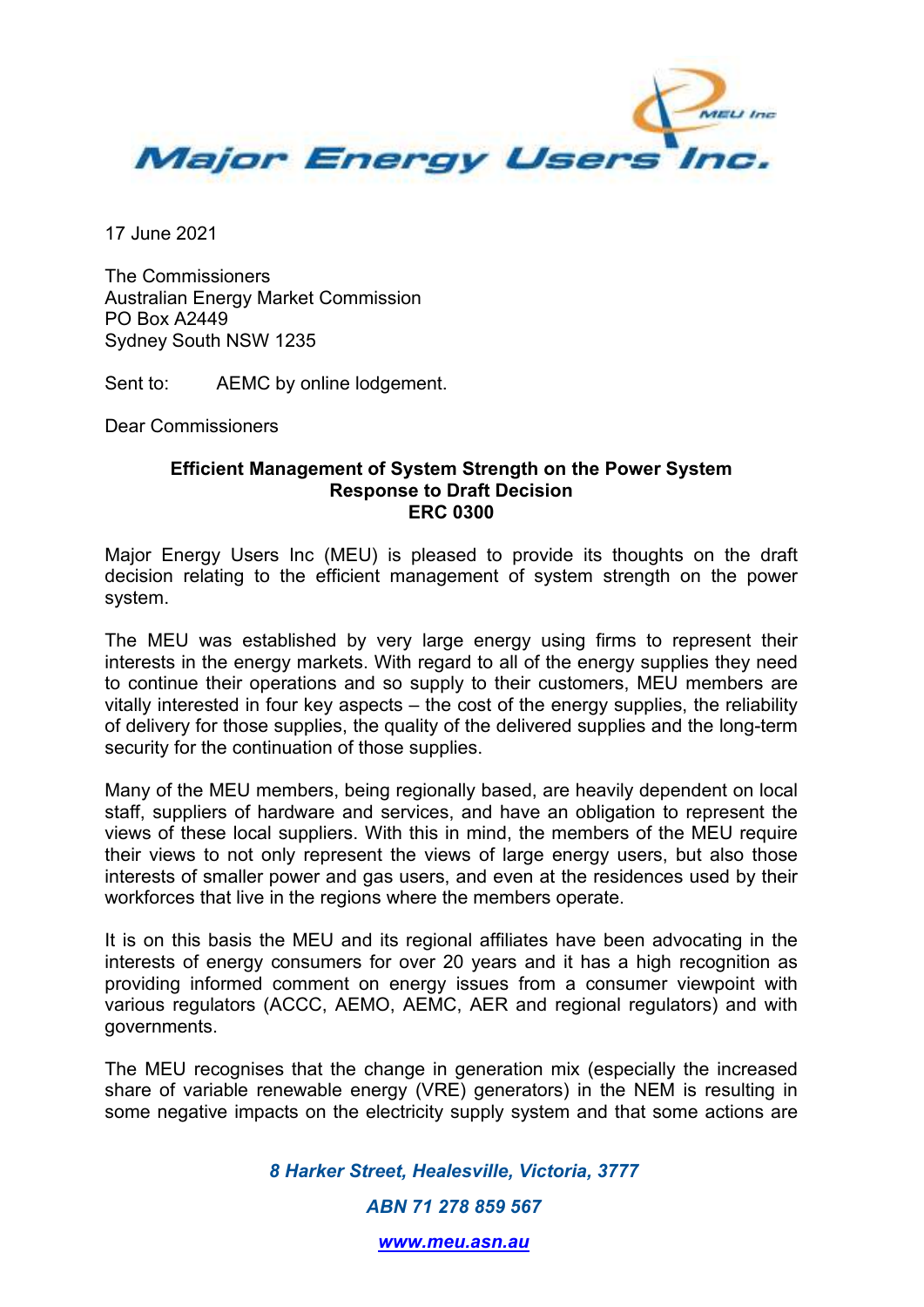**2** 

needed to ensure that the supply system is maintained in a secure and reliable manner. Because of the concerns the MEU has about the issue of system strength (SS), it has been involved in a number of exchanges with the AEMC of information and views about the way SS should be managed, subsequent to the response it provided to the Consultation Paper on the TransGrid rule change proposal.

The MEU notes that the AEMC has made a Draft Decision on the rule change proposal from TransGrid seeking to address the issue of SS in the transmission network and the key elements of that draft decision are to have:

- AEMO, with the involvement of the TNSPs, identify the location and extent of SS needs in each TNSP network to develop on an ex-ante basis an assessment of SS needs at various nodes and REZs so that SS will be in place as and when VRE generators seek connection.
- The TNSPs will provide the necessary assets to meet the forecast potential SS needs and that the costs of this will be borne by consumers as a prescribed service provided by the TNSP.
- Connecting VRE will be required to make a payment to the TNSP for the SS it requires from the TNSP.
- Connecting generators will be required to meet certain performance standards to ensure that they use only efficient levels of SS at their points of connection.

The MEU does not support the draft rule as it has a number of fundamental concerns about the allocation of risk and the processes that are proposed.

## **The need for SS provision**

The MEU accepts that there is a need for the provision of SS but how this need will be fulfilled is critical. It is pointed out that the VRE will not be required to use the SS provided for them by TNSPs at consumer expense – the VRE has the ability to seek the lowest cost option for it to ensure their actions do not impinge on the levels of SS required in the network, but consumers have no option but to pay for the provision of SS determined by AEMO and the TNSPs, whether it is ultimately needed or not, exposing consumers to a significant risk that they have no ability to manage.

## **Ex ante forecasting of need**

The draft rule is predicated on AEMO (and the TNSP) being able to forecast the **potential** need for SS accurately<sup>1</sup>. This is further clouded by an assumption that all

 $1$  The draft decision assumes that the forecasting of need by AEMO will be accurate. This is a courageous assumption as AEMO has consistently forecast needs on an excessively conservative basis.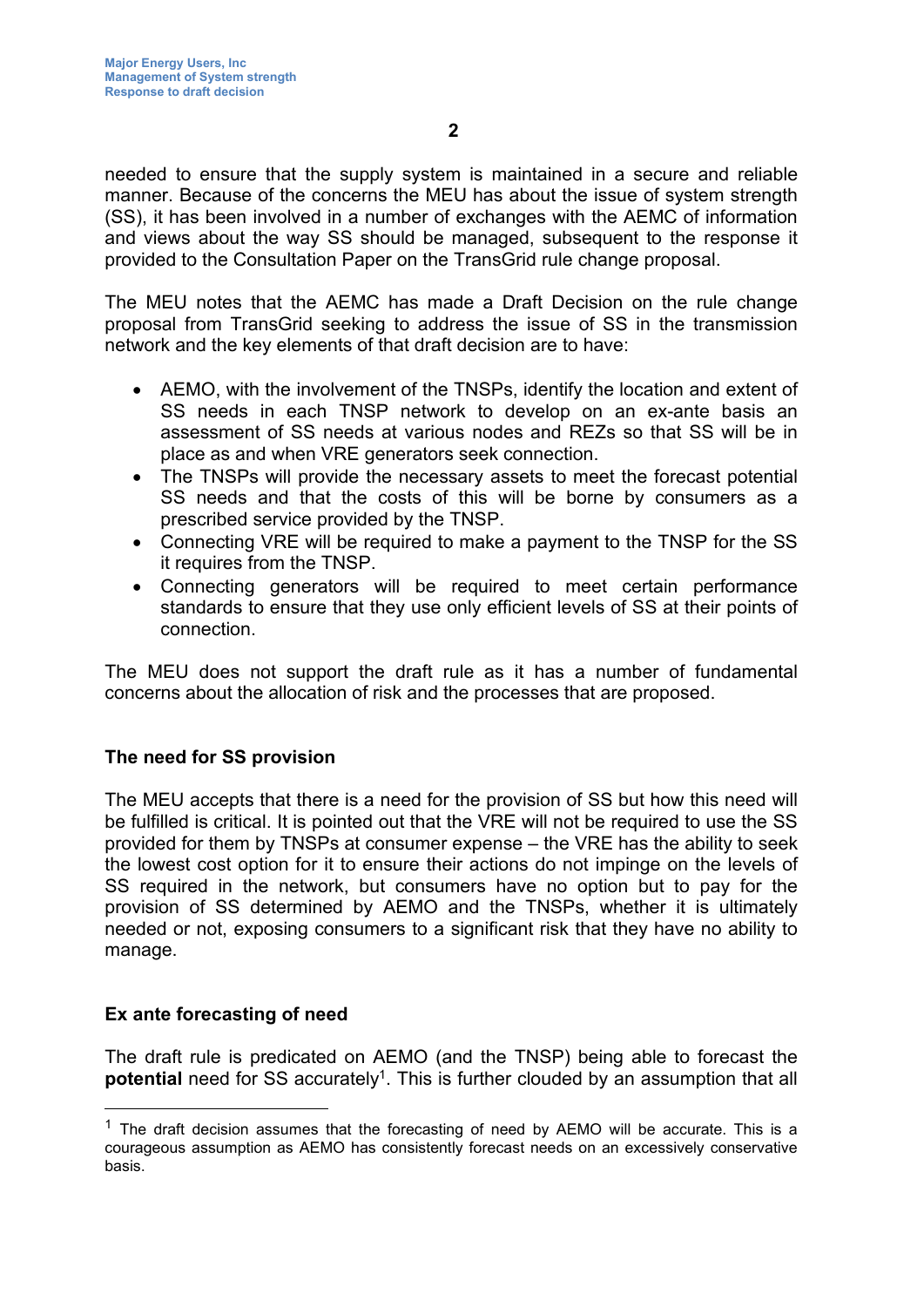of the VRE connecting will buy a share of the SS provided, so that all of the SS provided under this draft rule approach will be utilised.

This is a very courageous assumption, and it effectively passes all of the risk of the AEMO assessment, the TNSP costs and the amount of VRE take up of the SS provided, to be borne by consumers.

The approach proposed in the draft rule is effectively based on "old" technology<sup>2</sup> in that VRE now has the ability to implement, at a relatively low cost, its own SS through the use of grid forming inverters that effectively obviate the need to externally provided SS<sup>3</sup>. Additionally the rate of change of technology implies that, in addition to grid forming inverters, new technology could further provide alternatives to network based solutions as a source of SS in the future. The approach implicit in the draft rule is that using grid forming inverters or other new technology will be a higher cost than a network-based solution for SS provision. This is another courageous assumption!

Overall, it will be consumers that bear the risk of inaccurate forecasting of need as well as the risk that if VRE finds lower cost solutions to provide the SS appropriate for their installations, with consumers bearing the costs of under-utilised and/or stranded assets, for decades to come.

### **Who should bear this risk?**

A core aspect used by the AEMC in previous decisions has been that the party best able to manage the risk should bear the risk. Consumers have no ability to bear the risk inherent in the provision of SS as they have no control over the location, size, and technology decisions of VRE that leads to the need for SS at any location within the network.

The issue of ex ante provision for building network assets was a core focus of the Scale Efficient Network Extensions (SENE) review a decade ago. In the SENE final decision (page 12), the AEMC concluded that:

**"…**the Rule as Made more **efficiently allocates the asset stranding risk … to those entities best able and willing to manage that risk** (registered participants or investors) as opposed to those who are unable to manage such risk (consumers)…" (emphasis added)

In the same final decision on SENE, the AEMC added (page13)

 $\rm ^2$  AEMO has advised that it will use synchronous condensers as the basis for costing of their proposed technology to provide SS, some TNSPs have made similar observations and ElectraNet implemented this as a solution in SA.

 $\rm{^3}$  The draft rule recognises this but still decides to implement a network-based solution.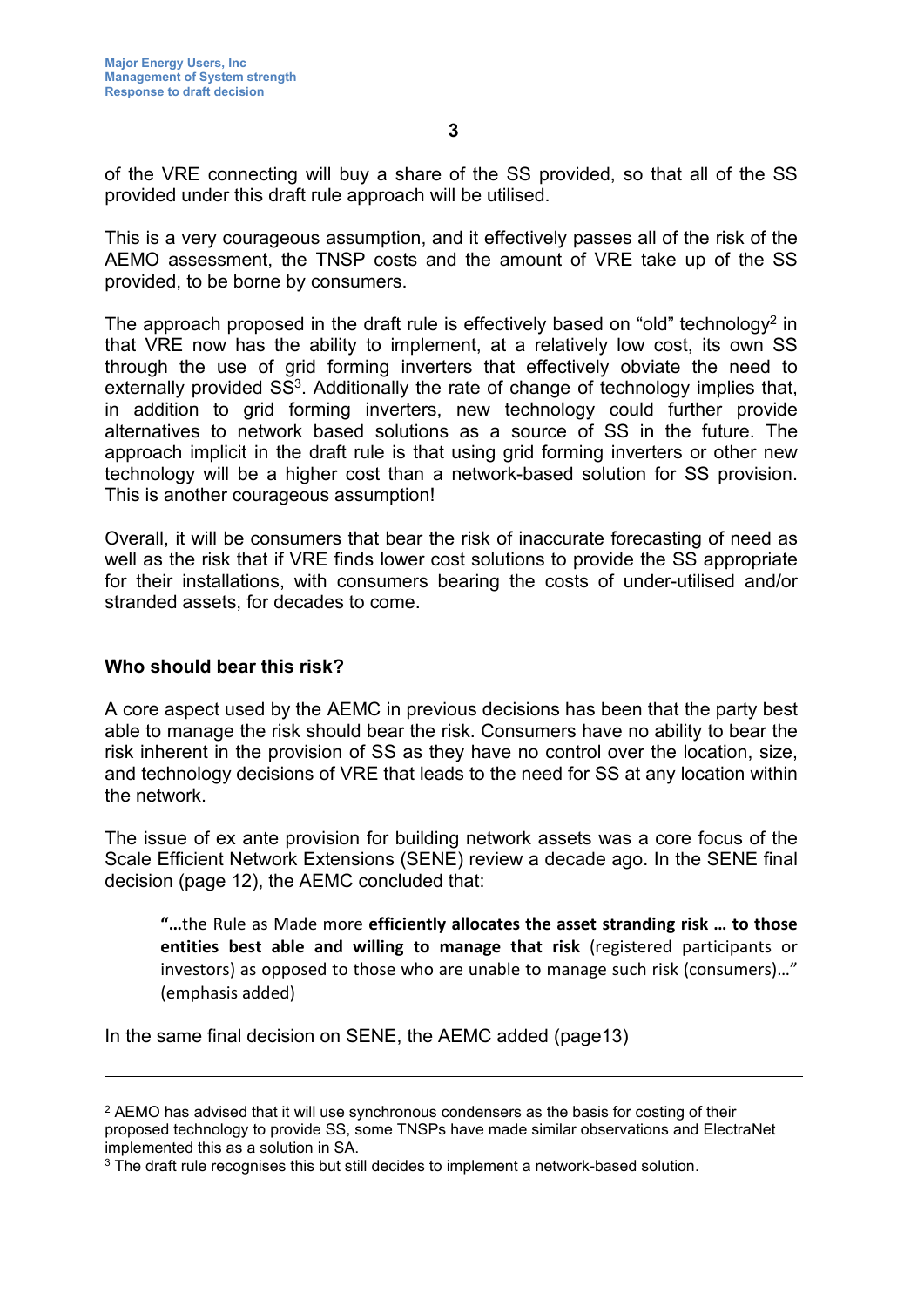"…the Rule as Made promotes more efficient investment in electricity services by maintaining a market based approach to connections **rather than requiring nonmarket facing entities to take risks on generator investment decisions**." (emphasis added)

In the SENE review process, the initial rule change proposal was that consumers should bear the risk of the network extensions (just as the current draft rule on SS proposes) yet in its final decision on SENE, the AEMC considered that the party better able to manage the risk should bear the risk. The MEU asks what is different between the two rules that the AEMC now considers that consumers should bear the risk?

The MEU acknowledges that the draft decision does recognise to some extent that some risk should pass to the VRE in that it does require the connecting generators to contribute to the cost of any SS provided by the TNSP, **but this liability accrues only if the VRE uses this SS**. There is no certainty that the VRE will use the SS provided by the TNSPs but there is certainty that consumers will pay for the SS capacity that is provided but not used.

When making its investment decision, each VRE developer can decide about its SS needs if it knows, in advance, whether it has to accommodate, within its project costs, the cost of the SS it will need, and how it might best address the need, based on the technology, location and size of the VRE proposed.

The MEU points out that an end user making its decision to develop its new facility will bear the cost of any SS needs (along with other network augmentations that the end user causes to be needed) resulting from its decision. There is no ex-ante decision made by the network (or AEMO) that all consumers should bear the cost of this locational decision of a new end user. Why is VRE treated differently?

The reason that, in the recent past, VRE has been impacted by a lack of SS when making their decisions, is that neither AEMO nor the TNSPs identified there was a problem of SS in the parts of the network that VRE was proposing to use for its connection. If AEMO and the TNSPs had forecast a shortage of SS when the VRE was looking to invest, the MEU is confident that VRE would have made different decisions, including implementing changes in their facilities as well as reviewing their locational decision, if they had known there was a problem.

So, to assume that to overcome the issue of SS there needs to be an ex-ante provision of "spare" SS, this is not necessarily a result of inability of VRE to find the lowest cost option for the need, but of a past failure by AEMO and TNSPs to identify there was even a problem that had to be addressed.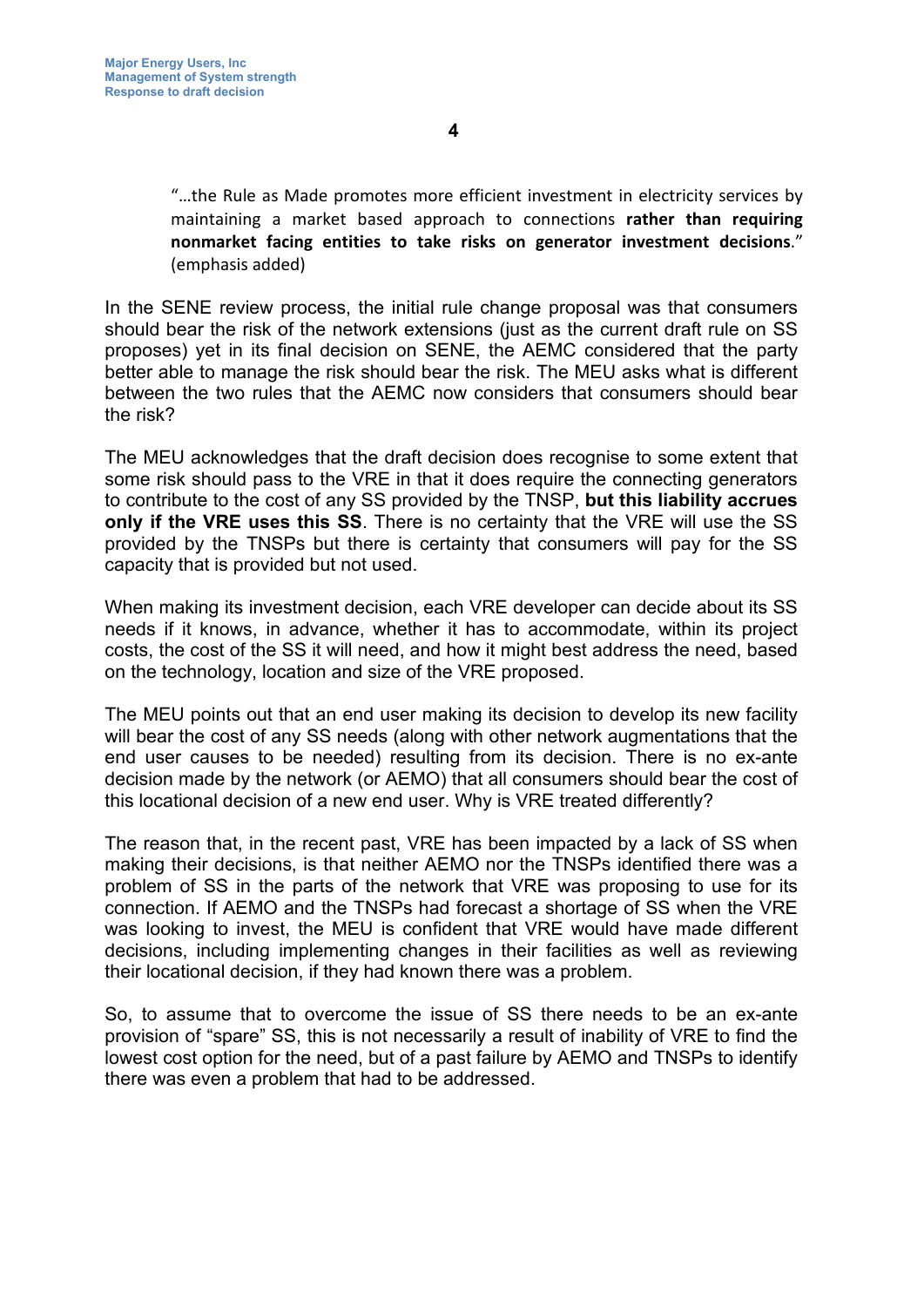The MEU points out that technology is changing at a rapid rate. It is only relatively recently that grid firming inverters have become available at only a small premium to the cost of grid following inverters used extensively in the NEM so far. This change provides VRE with the opportunity, at a fraction of the cost of providing network-based SS, to obviate the need for expensive and ex ante building of network-based SS assets. Essentially, this view is effectively discounted in the draft decision as it assumes that network-based solutions will be provided at a lower cost.

Further, the MEU understands that now, many existing VRE facilities with **grid following** inverters now have the ready ability to convert to **grid firming** inverters through a software change. The MEU understanding is that this is relatively new technology, but it highlights that solutions based on "old technology" (as the draft decision promotes by requiring ex ante network solutions) need to be treated with caution, especially if their implementation could result in stranded assets.

The MEU is very concerned that there has been insufficient investigation as to whether the availability of solutions for SS that VRE might be able to access as part of their development approach, and be so heavily discounted in the draft decision, when it is recognised that, by doing so, consumers will be exposed to considerable long-term costs, perhaps for little reason.

### **Impact on consumers**

A key element of the draft decision favouring ex ante provision of SS is that this will minimise any delay in delivery of the new VRE output by delaying the delivery of lower cost generation. However, while this might be true for a relatively short time (such a s 1-2 years of slightly lower prices<sup>4</sup>) this comes at a considerable long-term cost to current and future consumers. The MEU considers that a delay by implementing ex post solutions at the time of the VRE decisions, is a modest cost compared to the potential for significant long-term costs.

What is absent from the draft decision is any assessment of the value that such a short delay might cause compared to the considerable cost of the alternative. This lack of quantitative support for the assertion is concerning.

Further, if the VRE supplies its own solution for SS, there would be no delay at all for consumers in receiving the market price benefit of the new lower cost VRE.

<sup>4</sup> Noting that the new VRE might only displace other low cost VRE anyway so the price impact would be quite small.